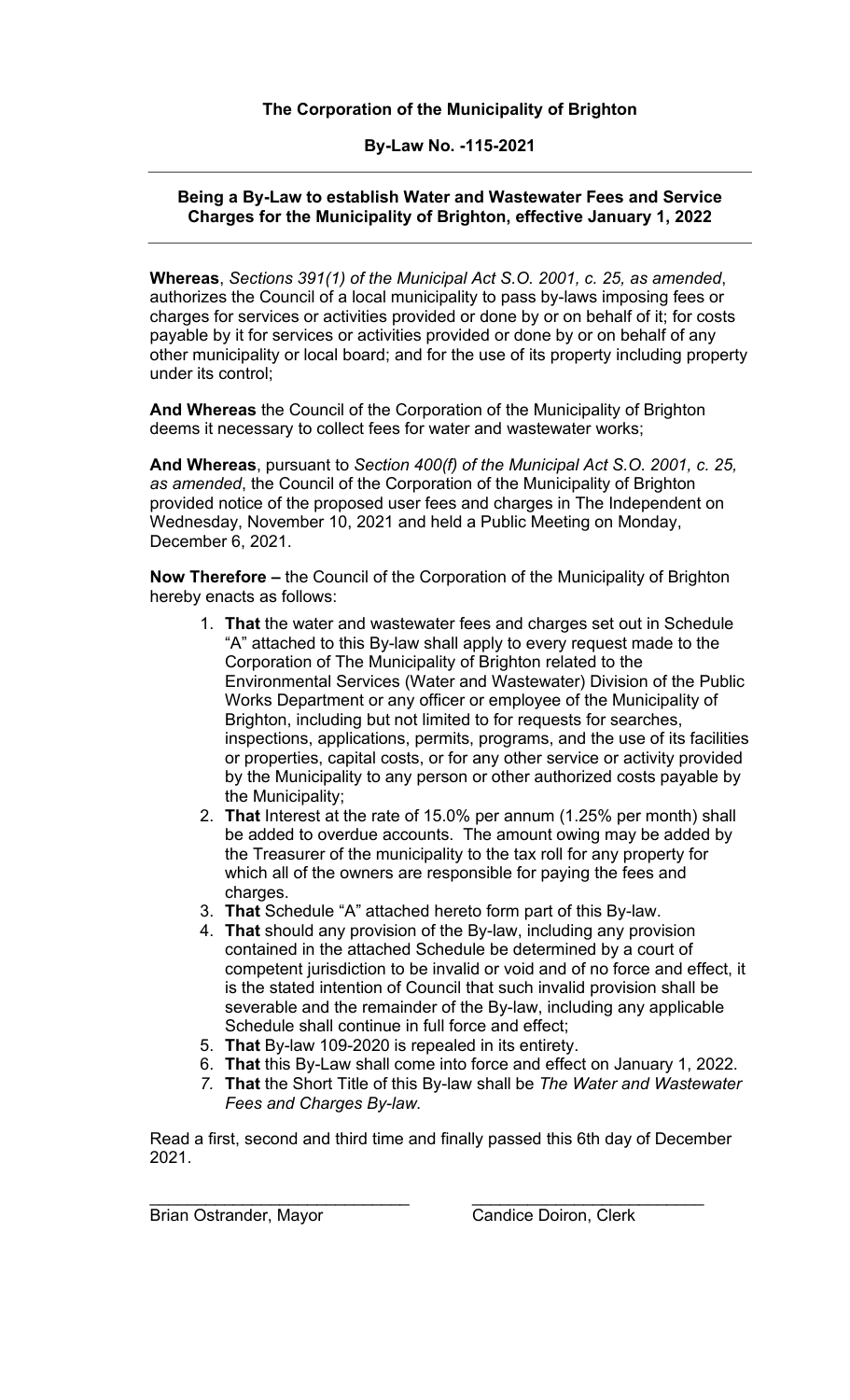**Schedule "A"**

# **To the Public Works Department To the Environmental Services Division Corporation of the Municipality of Brighton**

| <b>Service</b>                                                                                                     | Fee                                                                                    |  |  |
|--------------------------------------------------------------------------------------------------------------------|----------------------------------------------------------------------------------------|--|--|
| Water Meter $-5/8$ "<br>1)                                                                                         | \$225.00                                                                               |  |  |
| 2)<br>Water Meter Replacement                                                                                      | \$260.00                                                                               |  |  |
| 3)<br>Sensus Pad Replacement due to<br>homeowner interference                                                      | \$400.00                                                                               |  |  |
| 4) Sensus Pad Reconnection due to<br>homeowner disconnection                                                       | \$400.00                                                                               |  |  |
| Inspection of new water meter before<br>5)<br>Activation of water account                                          | \$60.00/trip                                                                           |  |  |
| 6) Re-connection Fee                                                                                               | \$60.00                                                                                |  |  |
| 7) Customer request for water turn off/on                                                                          | <b>Business Hours/After Hours</b>                                                      |  |  |
| a) for customer repairs, per trip                                                                                  | \$35.00/\$175.00                                                                       |  |  |
| b) for winterizing, per trip                                                                                       | \$35.00/\$175.00                                                                       |  |  |
| c) for spring turn on, per trip                                                                                    | \$35.00/\$175.00                                                                       |  |  |
| 8) Customer request for leak investigation                                                                         | <b>Business Hours/After Hours</b>                                                      |  |  |
| (Fee waived if leak sourced at water meter)                                                                        | \$60.00/\$220.00                                                                       |  |  |
| 9) Water Service Installation from main<br>stop to curbstop including excavation<br>and associated work            | $$1,250.00 + Full recovery, per$<br>contractor quote                                   |  |  |
| 10) Sanitary Sewer Lateral Installation from<br>trunk to property line including<br>excavation and associated work | $$1,250.00 + Full cost recovery,$<br>per contractor quote                              |  |  |
| 11) Water Service Tapping Up to 2", see<br>note 1 and note 3                                                       | \$125.00 plus \$55.00 per hour<br>road. Restoration/installation<br>(min 1 hr. charge) |  |  |
| 12) Wastewater Service<br>Connection/Inspection See note 3                                                         | \$60.00 plus \$55.00 per hour<br>road restoration/installation<br>(min 1 hr. charge)   |  |  |
| 13) Sanitary Sewer Rodding, per incident                                                                           | \$60.00 Business Hours<br>\$220.00 After Hours                                         |  |  |
| 14) Sanitary Sewer Camera Inspection                                                                               | \$60.00 Business Hours<br>\$220.00 After Hours                                         |  |  |
| 15) Labour Rates                                                                                                   | <b>Applicable Taxes Extra</b>                                                          |  |  |
| Operator                                                                                                           | \$55.00 per hour                                                                       |  |  |
| Supervisor                                                                                                         | \$65.00 per hour                                                                       |  |  |
| 16) Equipment Rates                                                                                                | <b>Applicable Taxes Extra</b>                                                          |  |  |
| $\frac{1}{2}$ Ton Truck                                                                                            | \$55.00                                                                                |  |  |
| Water Van                                                                                                          | \$55.00                                                                                |  |  |
| <b>Backhoe</b>                                                                                                     | \$55.00                                                                                |  |  |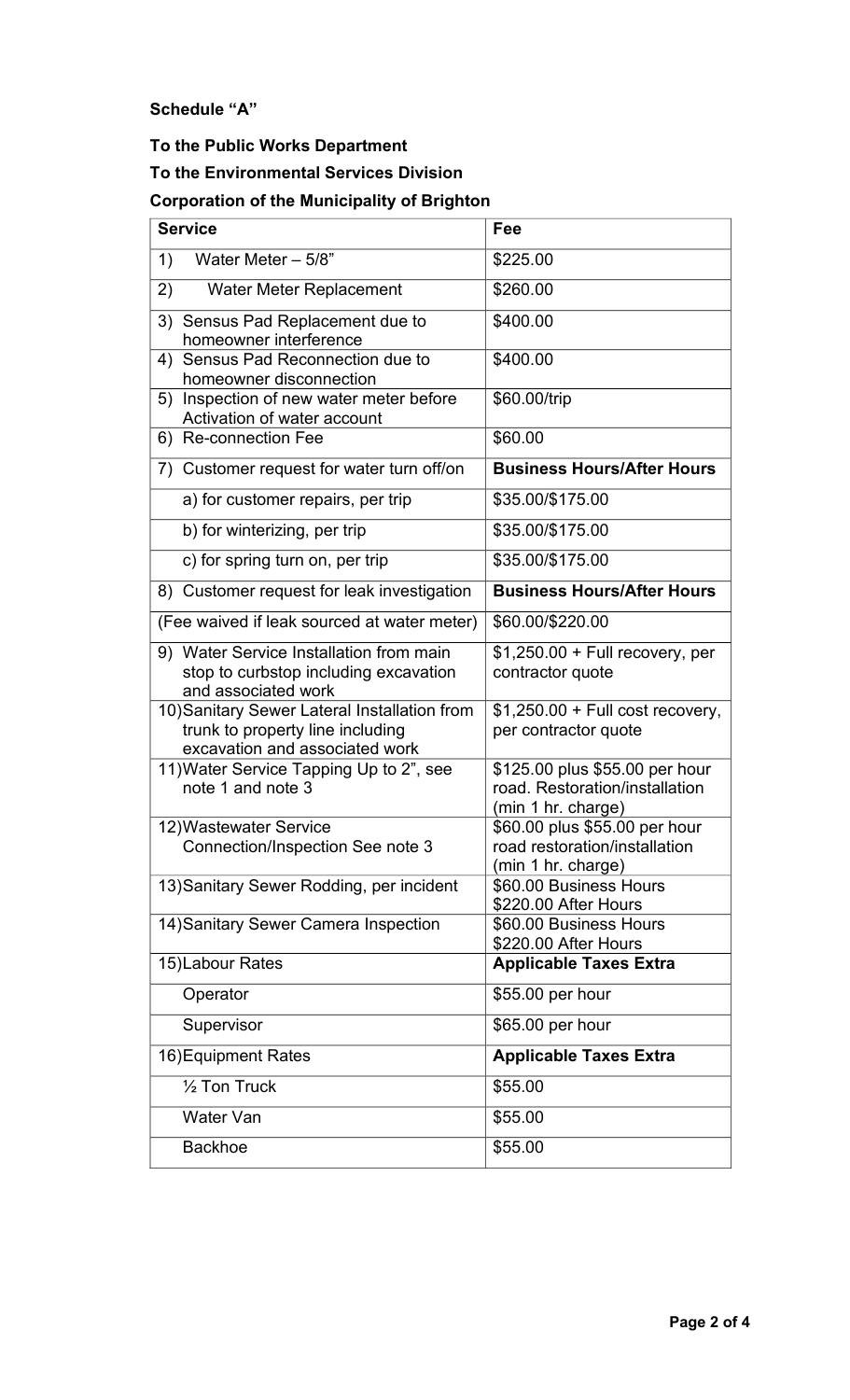**Schedule "A"**

### **To the Public Works Department**

**To the Environmental Services Division**

### **Corporation of the Municipality of Brighton**

**Note 1:** Approved contractor shall expose watermain and prepare a trench to the satisfaction of the OHSA and the Director of Public Works and Development and a licenced water operator shall install a service saddle, mainstop and live tap the watermain in accordance with the SDWA. Contractor to supply required material to satisfaction of Municipality of Brighton

**Note 2:** Charge Exemptions: new watermain installation, fire

**Note 3:** If the road restoration is the result of the installation of water and wastewater services for the same property the charge is \$55/hour (minimum one hour charge)